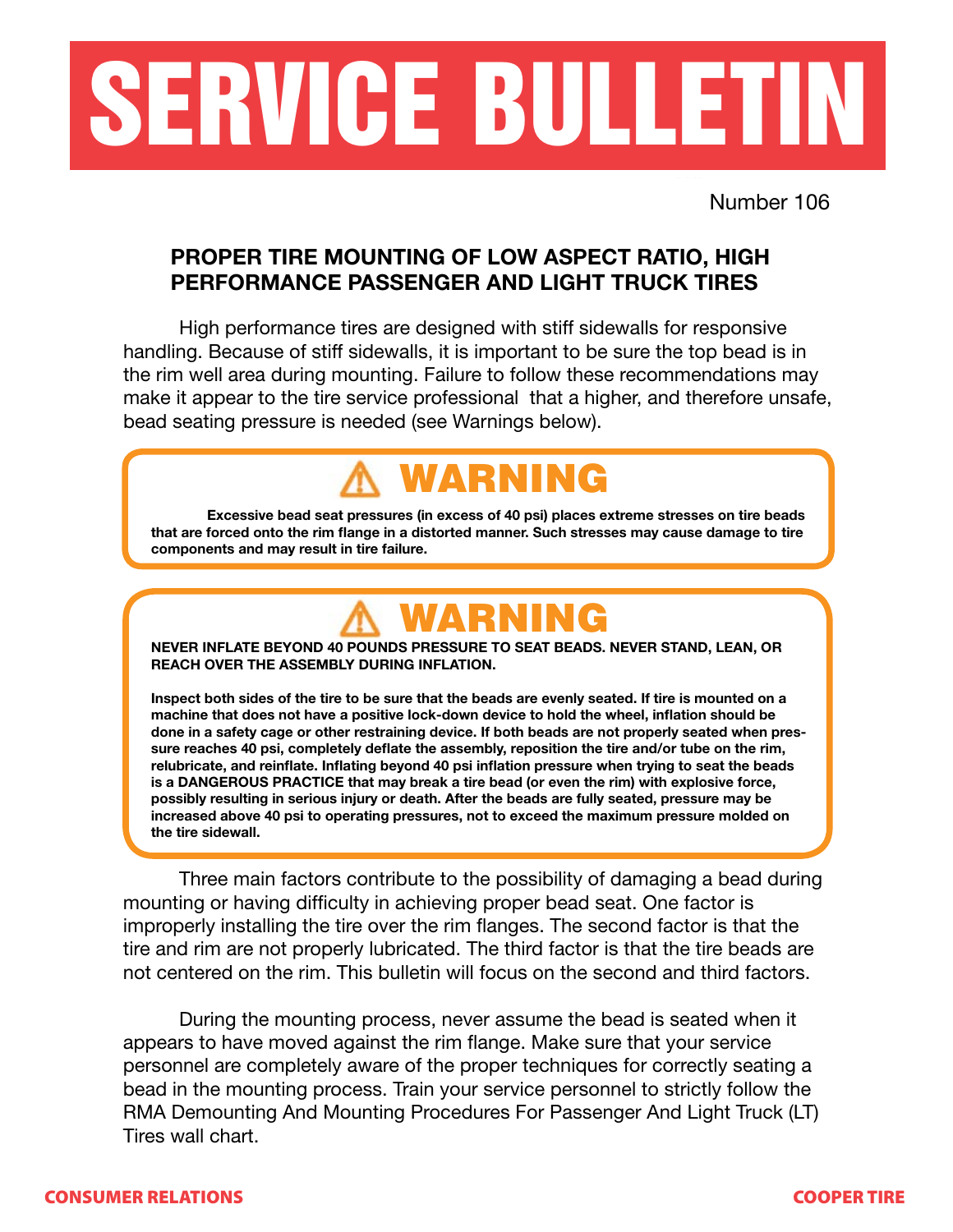#### IMPORTANT

**ALWAYS check the vehicle manufacturer's recommendations for the OE tire size, load range, load capacity, inflation pressure, and speed rating information before replacing a tire with a different size and construction. NEVER choose a smaller size, with less load carrying capacity than the specified size on the vehicle tire placard.**

#### **The following factors can make tire mounting more difficult:**

- Rim wells with steep transitions. See the comparison between Figs. 1 and 2 below.
- Variations in rim bead seat diameters
- Lack of lubricant or improper use of lubricant
- Stiffness of tire sidewall
- Short tire sidewall height (low aspect ratio)



**For complete tire demounting/mounting procedures, please see the RMA wall chart** *Demounting and Mounting Procedures for Passenger and Light Truck Tires.* **The information listed below addresses issues specific to mounting low aspect ratio tires and can be used in conjunction with the wall chart. Using the following steps and techniques will allow you to reduce the amount of time and effort required to achieve successful mounting of tires:**

- Only use equipment that is designed to accommodate low aspect ratio,  **high performance tires and wheels to mount tires.**
- Automatic machines equipped with composite rollers and demount/mount  **heads, pressing arms and/or fitting heads, should be used to avoid any damage to the rim and tire bead. Plastic coated tire levers with rounded ends are strongly recommended.**
- **ALWAYS** check the rim for potential problems. Corroded or dirty rims should be cleaned thoroughly to ensure a clean bead seat area. Bent or cracked rims should be destroyed and replaced. Aluminum rims should be checked for cor rosion and thoroughly cleaned to ensure proper inflation retention. This includes inspection and cleaning of the valve stem seating area (stem hole). **Failure to do so may result in rapid loss of inflation and possible tire failure.**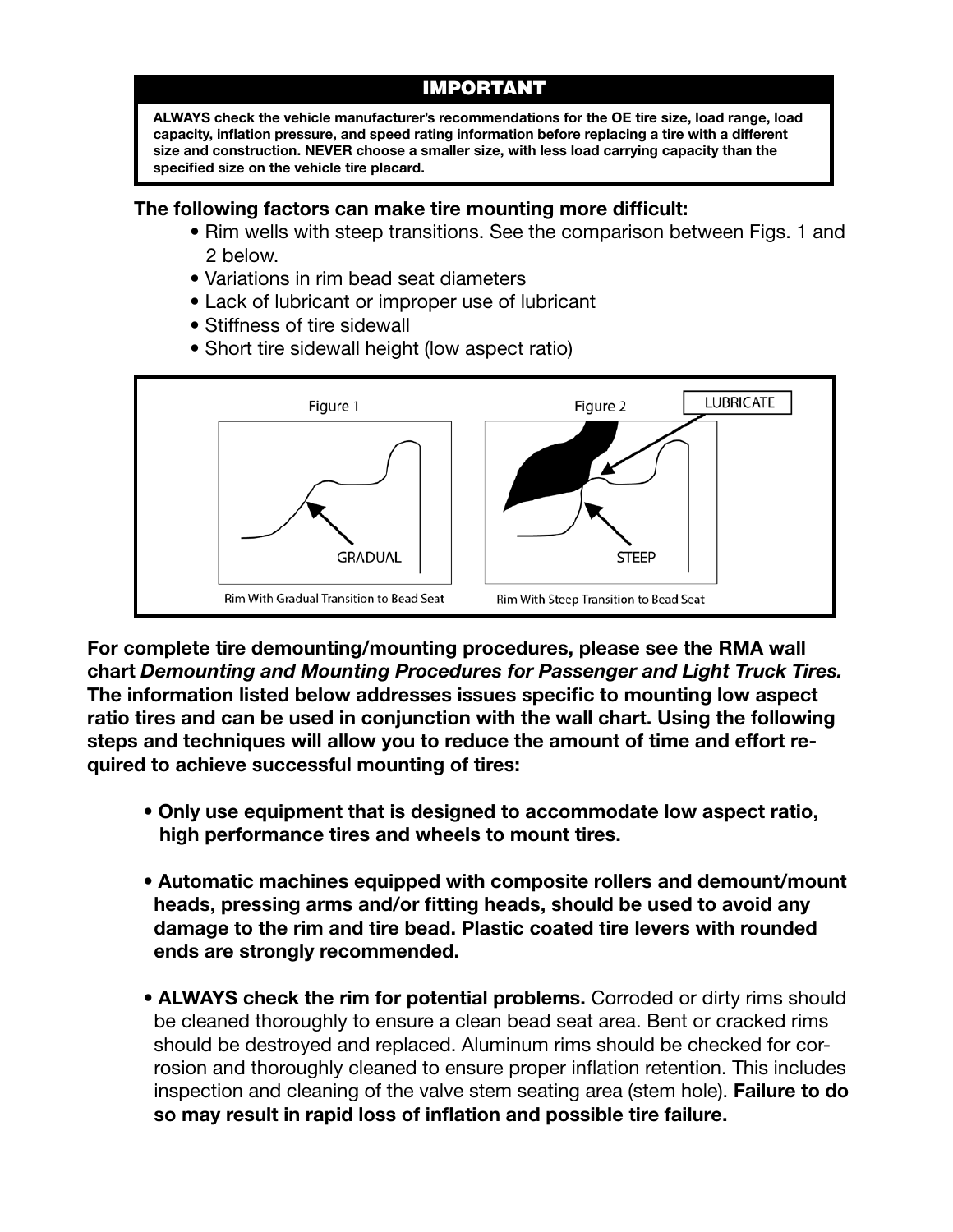- **ALWAYS** remove and replace used snap-in valve stems. NEVER REUSE SNAP-IN VALVE STEMS. Only valve stems that are compatible with the rim being serviced retention. This includes inspection. This includes inspection and cleaning of the value stem seating of the value stem seating of the value stem seating of the value stem seating of the value stem seating of the value stem should be cleaned thoroughly to ensure a clean bead seat area. Bent or **NAYS** remove and replace used snap-in valve stems. **NEVER REUSE**
- **IMPORTANT:** In the case of tires/wheels equipped with Tire Pressure Monitoring System (TPMS) sensors, it is recommended to replace all components that are included in the TPMS valve replacement kit. **ALWAYS REPART AND THE SNAP-REUSE SNAP-IN VALVE STEMS. Only valve stems that are**
- Use the proper non-petroleum lubricant (paste or liquid). Follow the lubricant manufacturer's recommendations. Over-diluted mixtures will dry too fast, acting as Inditionation of the commendations: Over-diluted mixtures will dry too last, acting as<br>if no lubricant was used. Under-diluted mixtures will not dry soon enough, which may permit rotation of the tire on the rim, thus contributing to balance variations and ride disturbances. **Monitoring Was used.** Onder-dilated mixtures will not ary soon enough,
- Apply lubricant properly. Both tire beads and the rim must be lubricated. Bead lubrication of the tire must include application from each tire rim aligning ring to the bead toe. Rim lubrication must include the safety humps (1), the bead seating surfaces (2), and the top flange area (3) to allow for a smooth movement of the bead over the rim

 flange and complete seating of the bead against the rim flange. Lubricate the sides of rim drop well, rim flat area, and the tire rim aligning ring to the bead toe.  $\frac{1}{100}$  include and  $\frac{1}{100}$  from each time- $\alpha$  to the bead to the bead to the bead to the bead to the bead to the bead to the bead to the bead to the bead to the bead to the bead to the bead to the bead to the bead to the bead to the bead to the bead to the bead

- Roll tire beads into the rim's "drop well" during the mounting process. lubrication must include the safety hume beads into the firms arop well
- After mounting but prior to inflation, rotate and center the tire on the rim.
- Match mount tire and rim; this may provide a more balanced assembly and reduce time required to reach the optimal balance. • Roll tire beads into the rim's "drop well" during the mounting process.



**• NEVER inflate beyond 40 psi to seat beads** (see WARNING).  $\mathbf{r}$  and  $\mathbf{r}$  but to be the time on the time on the time on the time on the rim.

#### • Match mount tire and rim; this may WARNING

**NEVER INFLATE BEYOND 40 POUNDS PRESSURE TO SEAT BEADS. NEVER STAND, LEAN, OR REACH INTERTS BETOND 40 POINDS TRECOONE IN** 

machine that does not have a positive lock-down device to noid the wheel, imiation should be<br>done in a safety cage or other restraining device. If both beads are not properly seated when pressure reaches 40 psi, completely deflate the assembly, reposition the tire and/or tube on the rim, **Inspect both sides of the tire to be sure that the beads are evenly seated. If tire is mounted on a machine that does not have a positive lock-down device to hold the wheel, inflation should be relubricate, and reinflate. Inflating beyond 40 psi inflation pressure when trying to seat the beads is a DANGEROUS PRACTICE that may break a tire bead (or even the rim) with explosive force, possibly resulting in serious injury or death. After the beads are fully seated, pressure may be increased above 40 psi to operating pressures, not to exceed the maximum pressure molded on the tire sidewall.**